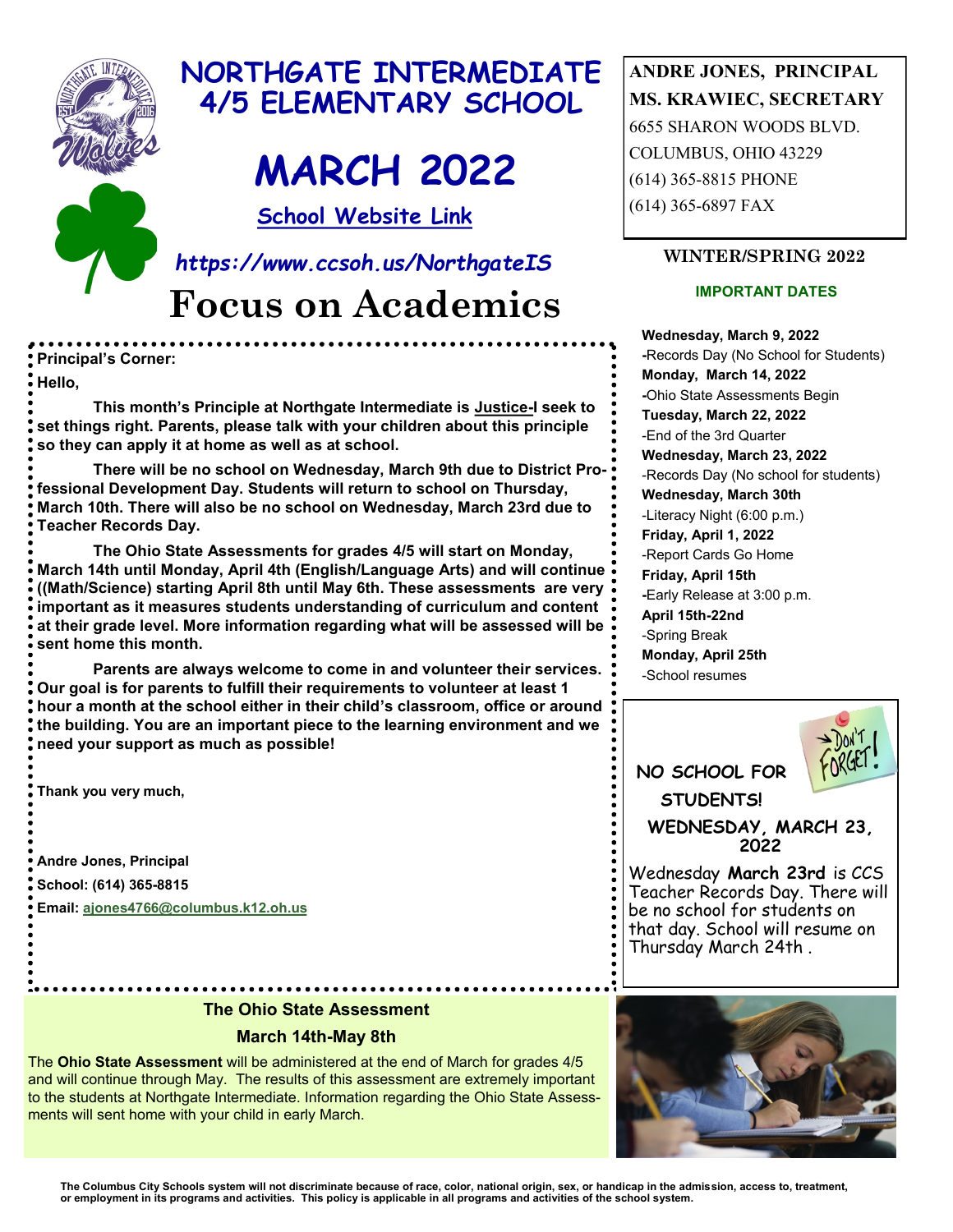**NORTHGATE INTERMEDIATE 2021-2022 ACADEMIC SCHEDULE** 



| 8:15          | Staff arrives                        |  |
|---------------|--------------------------------------|--|
| 8:30          | Students arrive and go to breakfast  |  |
| 8:50          |                                      |  |
| $9:00 - 9:10$ | <b>Morning Announcements</b>         |  |
| 9:10          | Academic instruction begins          |  |
| 11:30-12:00   | 4th Grade Lunch (Recess 12:00-12:30) |  |
| 12:10-12:40   | 5th Grade Lunch (Recess 12:40-1:10)  |  |
| $2:30-2:45$   | 4th Grade Afternoon Recess           |  |
| $2:50 - 3:05$ | 5th Grade Afternoon Recess           |  |
| 3:15          | Students prepare for dismissal       |  |
| $3:20 - 3:30$ | Official School Dismissal            |  |
|               | (Walkers/Bus riders/Car riders)      |  |
|               | Students go to class                 |  |



Is your Parent Portal Account Activated? There is a flyer attached to the newsletter on how you can get it set up.



#### **https://www.ccsoh.us/NorthgateIS**

#### **Northgate Intermediate**

#### **School Website**

You can access our school website by going to the Columbus City School's website and pressing on schools in the top middle of the homepage. That will open a link to school websites where you can visit the school website you want to view. You will find our website under the name Northgate Intermediate.

# **Northgate Intermediate**



# **Vision Statement**

Every student at Northgate Intermediate will make 2 years' worth of growth in reading and math by the end of fifth grade using current district/statewide assessment tools for evaluation.

# **Mission Statement**

Northgate Intermediate's Mission is to provide a positive, cooperative learning environment where students, staff, and families set high expectations, are engaged, and motivated to increase student academic and behavioral successes through quality learning opportunities and to prepare students for success in middle school.

#### **NORTHGATE INTERMEDIATE SCHOOL PRINCIPLES**

**1. Order:**

**I am in control and organized.**

**2. Balance:**

**I will work to achieve equality among my school, home & social life.**

**3. Harmony:**

**I will work with others peacefully.**

**4. Justice:**

**I will seek to set things right.**

**5. Reciprocity:**

**What I give is what I get.**

**6. Righteousness:**

**I do the right things and I am proud of it.**

### **7. Truth:**

**I believe in myself and I am honest**.